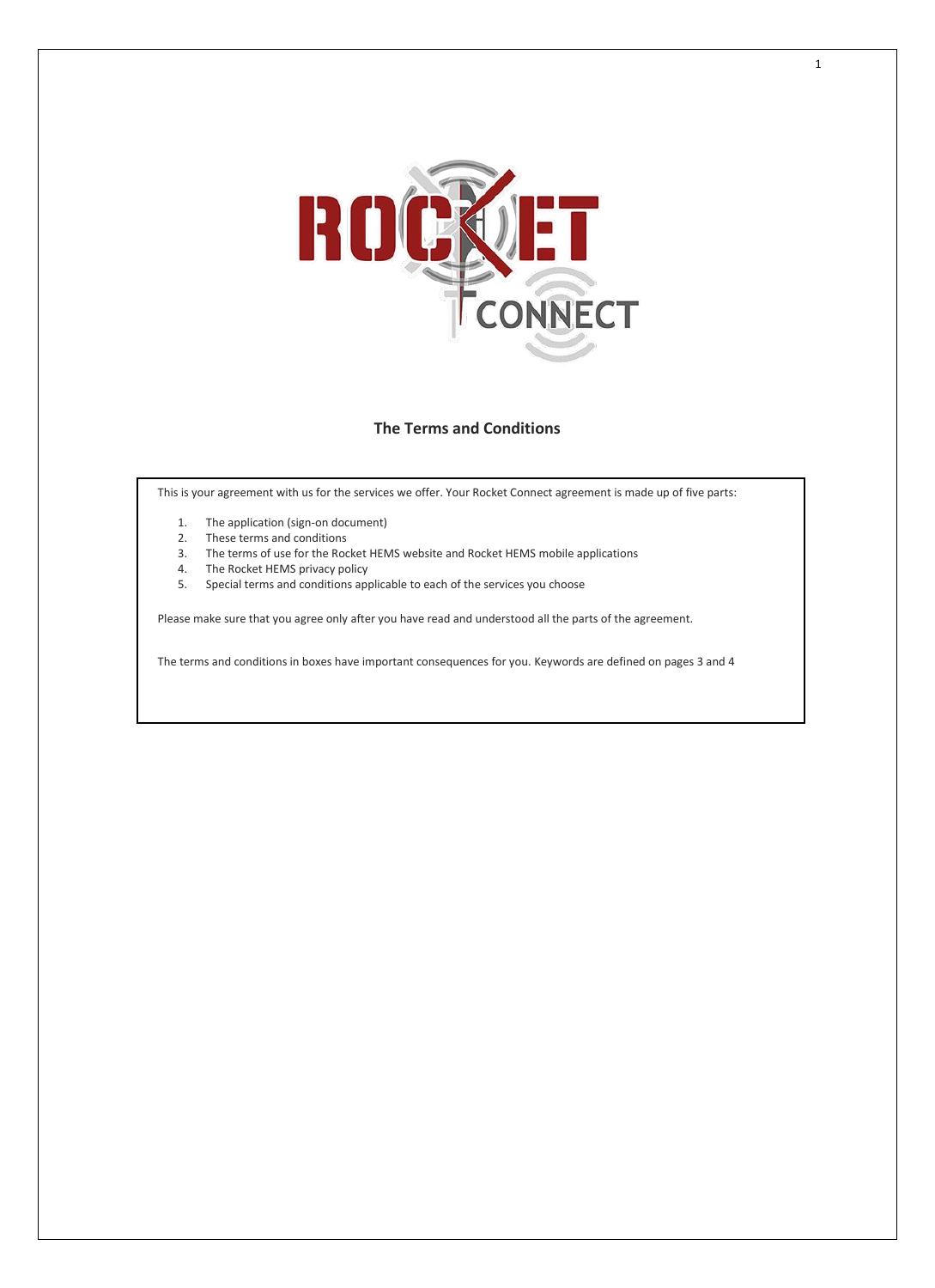## **CONTENTS**

|    |                                                                                                 | Page           |
|----|-------------------------------------------------------------------------------------------------|----------------|
| А. | <b>DEFINITIONS</b>                                                                              | з              |
| В. | <b>INTRODUCING THE AGREEMENT</b>                                                                | 4              |
| 1. | Who the Agreement is between (parties)                                                          | 4              |
| 2. | When the agreement starts                                                                       | 4              |
| З. | When the agreement ends                                                                         | 4              |
| 4. | If you change your mind (cooling-off) - direct marketing only                                   | 4              |
| C. | THE ROCKET CONNECT FIRST AID KIT                                                                | 4              |
| 1. | Delivery and restocking:                                                                        | 4              |
| 2. | Warranty for defective Rocket Connect First Aid Kits                                            | 5              |
| D. | THE SERVICES                                                                                    | 5              |
| 1. | The services we provide                                                                         | 5              |
| 2. | You must use the services for valid and legal reasons only                                      | 5              |
| 3. | When the services might be interrupted or delayed                                               | 5              |
| 4. | Responsibility to understand how your Rocket Connect First Aid Kit works                        | 6              |
| 5. | Annual limits on use of Services                                                                | 6              |
| Ε. | <b>FEES AND SERVICES</b>                                                                        | $\overline{ }$ |
| 1. | Payment for the service                                                                         | $\overline{ }$ |
| 3. | <b>Increases to fees</b>                                                                        | $\overline{7}$ |
| 4. | Discounts on fees are for a limited time only                                                   | $\overline{ }$ |
| 5. | <b>Medical Aid Reimbursing</b>                                                                  | 8              |
| F. | <b>INVOICES AND HOW TO PAY</b>                                                                  | 8              |
| 1. | <b>Receiving invoices</b>                                                                       | 8              |
| 2. | You must make sure we have updated bank details                                                 | 8              |
| 3. | You agree that we can ask other parties for your bank details                                   | 8              |
| 4. | If we do not receive your payment in time                                                       | 8              |
| 5. | It is your responsibility to ensure that the amount we deduct from your bank account is correct | 9              |
| G. | ABOUT PERSONAL AND OTHER INFORMATION                                                            | 9              |
| 1. | Personal information, usage data and anonymised data                                            | 9              |
| 2. | <b>Credit information</b>                                                                       | 10             |
| 3. | Intellectual property rights                                                                    | 11             |
| н. | <b>EMBEDDED VALUE-ADDED SERVICES</b>                                                            | 11             |
| ı. | <b>CHANGES TO THE AGREEMENT</b>                                                                 | 12             |
| 1. | We have the right to make changes to the agreement                                              | 12             |
| J. | <b>ENDING THE AGREEMENT</b>                                                                     | 12             |
| 1. | If you have a 12-month agreement                                                                | 12             |
| 2. | If you breach the agreement                                                                     | 12             |
| К. | SENDING NOTICES UNDER THE AGREEMENT                                                             | 13             |
| 1. | Address where we agree to accept notices, including legal notices                               | 13             |
| 2. | Address where you agree to accept notices, including legal notices                              | 13             |
| 3. | Time periods for notices, including legal notices                                               | 14             |
| 4. | Notices by SMS, WhatsApp or email                                                               | 14             |
| L. | <b>OUR LEGAL RESPONSIBILITY TO YOU IS LIMITED</b>                                               | 14             |
| М. | <b>INDEMNITY</b>                                                                                | 15             |
| Ν. | THE RIGHT TO SUB-CONTRACT SERVICES AND ADMINISTRATION                                           | 15             |
| О. | TRANSFER OF RIGHTS AND LEGAL RESPONSIBILITIES                                                   | 15             |
| Р. | NEITHER YOU NOR WE GIVE UP RIGHTS                                                               | 15             |
| Q. | <b>EACH PROVISION IS SEPARATE</b>                                                               | 16             |
| R. | SOUTH AFRICAN LAW APPLIES                                                                       | 16             |
| S. | <b>GUIDELINES TO INTERPRETING THE AGREEMENT</b>                                                 | 16             |

**T. [SERVICES THAT YOU HAVE SUBSCRIBED TO](#page-16-0) 17**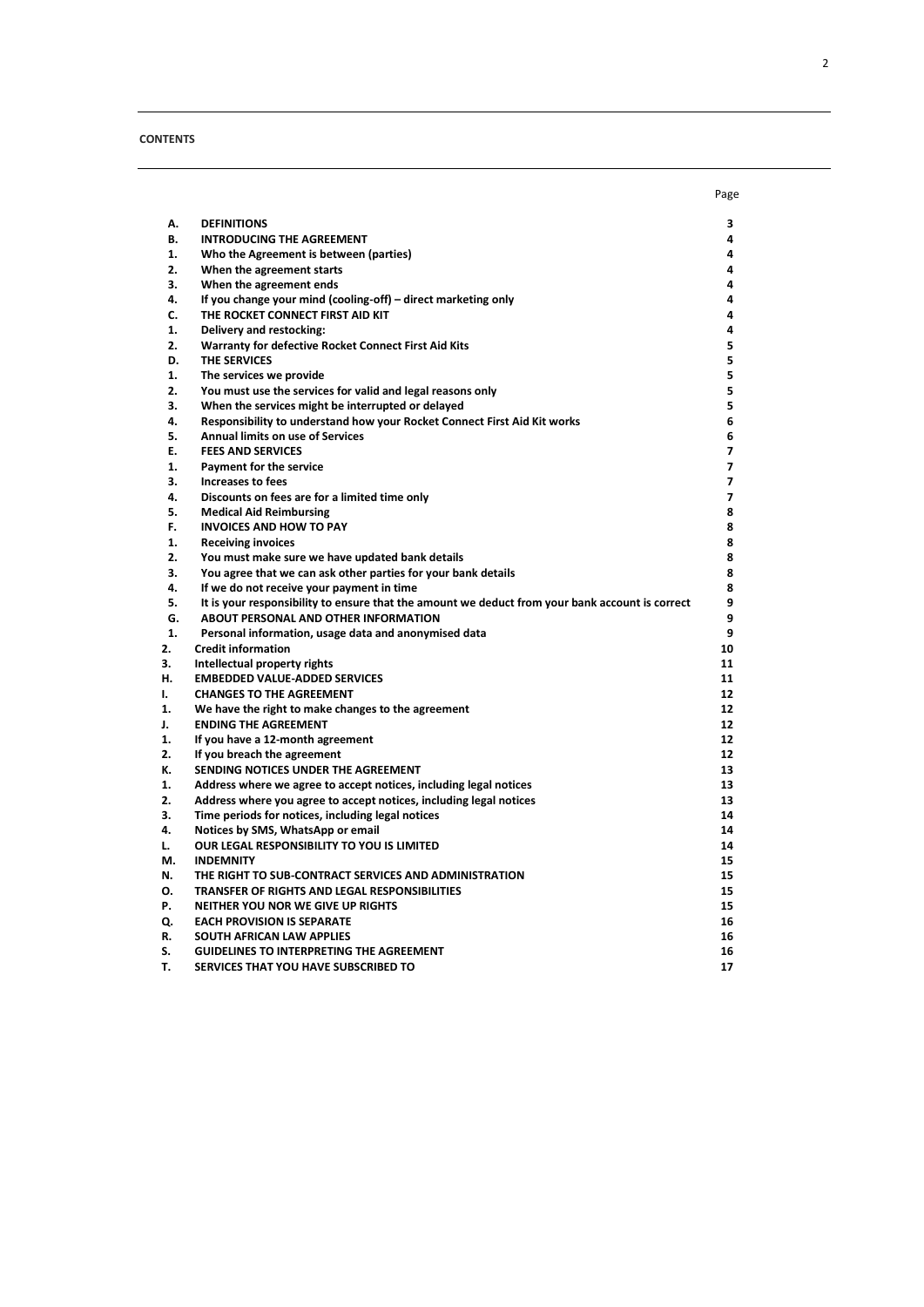# <span id="page-2-0"></span>**A. DEFINITIONS**

| Affiliate                                   | means any member of Rocket HEMS' group of companies, including any holding company<br>of Rocket HEMS, any subsidiary of Rocket HEMS and any subsidiary of Rocket HEMS's<br>holding company. The terms 'group of companies', 'holding company' and 'subsidiary'<br>have the meanings given to them in the Companies Act, 71 of 2008.                                                           |  |  |
|---------------------------------------------|-----------------------------------------------------------------------------------------------------------------------------------------------------------------------------------------------------------------------------------------------------------------------------------------------------------------------------------------------------------------------------------------------|--|--|
| Application                                 | means the application to to receive the Services and, as an optional election to purchase<br>the Rocket Connect First Aid Kit.                                                                                                                                                                                                                                                                |  |  |
| <b>Breach</b>                               | means either to break legal responsibility under the agreement or a legal responsibility<br>that has been broken.                                                                                                                                                                                                                                                                             |  |  |
| Damages                                     | means the amount of money claimed by someone or ordered to be paid to someone as<br>compensation for a loss that they suffer.                                                                                                                                                                                                                                                                 |  |  |
| Early cancellation costs                    | means the fees payable by you for ending the 12-month agreement or the 24-month<br>agreement before the end of its relevant term.                                                                                                                                                                                                                                                             |  |  |
| Fee                                         | means the Upfront and/or Monthly Fee that you pay to us for the Services.                                                                                                                                                                                                                                                                                                                     |  |  |
| Legal responsibility                        | means a duty imposed on someone to do something whether imposed by the law or<br>created by agreement. Legally responsible has a corresponding meaning.                                                                                                                                                                                                                                       |  |  |
| Loss                                        | means the disadvantage a person suffers because of an event beyond anyone's control<br>(for example earthquake or flood) or the action or failure to act on the part of any person.<br>It includes physical loss (for example, death, personal injury, or damage to property) and<br>financial loss (for example, expenses, penalties, loss of income or loss of profits, and legal<br>fees). |  |  |
| Rocket HEMS                                 | means Brisk Solutions (Pty) Ltd, Registration No. 2020/162056/07, a private company<br>registered in the Republic of South Africa with its business address situated at Hangar 6,<br>Rand Airport, Germiston, 1419                                                                                                                                                                            |  |  |
| Rocket HEMS privacy<br>policy               | policy on the Rocket HEMS website<br>means the<br>privacy<br>accessible<br>at:<br>https://connect.rockethems.co.za/resources/privacypolicy.pdf.                                                                                                                                                                                                                                               |  |  |
| <b>Rocket Connect Mobile</b><br>Application | means the Smart Phone Application which you may download and activate on your mobile<br>phone through accessing the SMS link sent to your mobile phone during the sign-on<br>process. Any reference to the Rocket Connect Application shall include a reference to any<br>accessories or peripherals used with the Rocket Connect Application.                                                |  |  |
| Rocket Connect First Aid<br>Kit             | means the First Aid Kit which you purchased at your election as an add-on to your<br>Subscription. Any reference to a Rocket Connect First Aid Kit shall include a reference to<br>any accessories or peripherals used with the Rocket Connect First Aid Kit.                                                                                                                                 |  |  |
| Rocket HEMS website                         | means the website at the address www.rockethems.co.za.                                                                                                                                                                                                                                                                                                                                        |  |  |
| Risk                                        | means being exposed to harm or the possibility of harm, including:<br>the loss or theft of, or physical damage to, any property;<br>a)<br>the financial loss someone might suffer.<br>b)                                                                                                                                                                                                      |  |  |
|                                             |                                                                                                                                                                                                                                                                                                                                                                                               |  |  |
| Services                                    | means the following:<br>the services supplied through the Rocket Connect Mobile Application including<br>a)<br>communication, location tracking and other services described on the Website<br>and related to the Rocket Connect Service;                                                                                                                                                     |  |  |
|                                             | access to appropriate Emergency Medical Transport, be it through Road<br>b)<br>Ambulance or Air Ambulance, depending on the circumstances of the relevant<br>emergency incident;                                                                                                                                                                                                              |  |  |
|                                             | if selected and purchased, the Rocket Connect First-Aid-Kit;<br>C)                                                                                                                                                                                                                                                                                                                            |  |  |

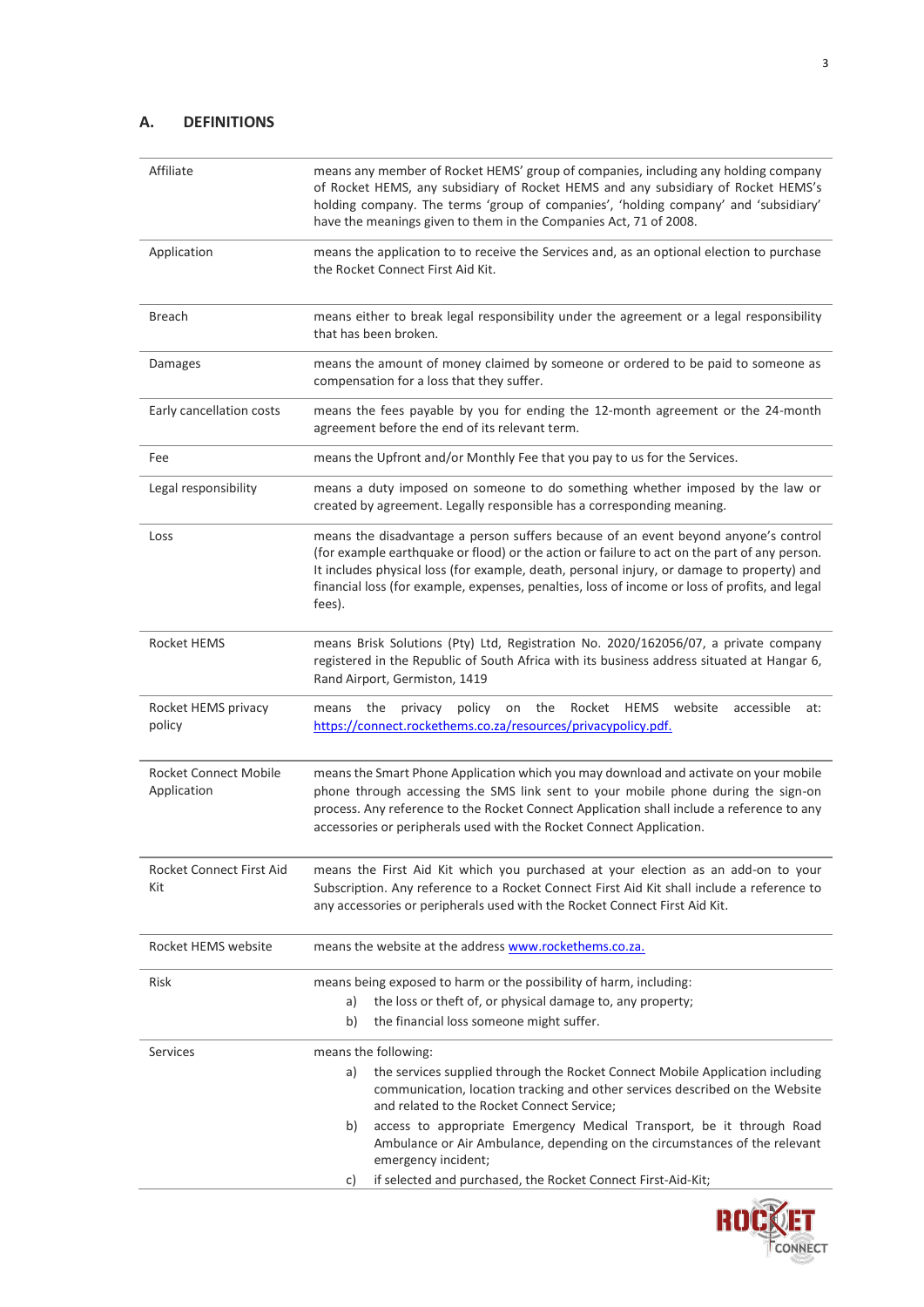#### d) Access to our call-centre.

| Supplier                                                                                      | means any person or entity that is involved in providing services to us.                                                                                                                                                          |  |  |
|-----------------------------------------------------------------------------------------------|-----------------------------------------------------------------------------------------------------------------------------------------------------------------------------------------------------------------------------------|--|--|
| <b>Telematics</b>                                                                             | means the area of technology that deals with sending digital information over long<br>distances using wireless forms of communication through the Rocket Connect.                                                                 |  |  |
| Terms of use of the<br>Rocket HEMS website and<br><b>Rocket Connect Mobile</b><br>Application | means the terms and conditions for using:<br>the Rocket HEMS website and Rocket Cpnnect Mobile Applications (as amended<br>a)<br>from time to time);<br>b)<br>the website of any suppliers to access and use any of the Services. |  |  |
| Unique Member Number                                                                          | the unique number allocated to your subscription membership and used to identify you<br>and your nominated beneficiaries.                                                                                                         |  |  |
| Warrant, warranty                                                                             | means to make a promise that we or you are entitled to rely on. A warranty means a<br>promise that the party receiving it is entitled to rely on.                                                                                 |  |  |

## <span id="page-3-0"></span>**B. INTRODUCING THE AGREEMENT**

#### <span id="page-3-1"></span>**1. Who the Agreement is between (parties)**

The parties to the agreement are:

- a) Rocket HEMS, referred to as 'we', 'us' and 'our' in this document;
- b) the customer named on the application, referred to as 'you' and 'your' in this document.

## <span id="page-3-2"></span>**2. When the agreement starts**

The agreement starts when the first debit order payment reflects in Rocket HEMS' bank account. This may take up to 48 (forty-eight) hours following receipt of your application.

## <span id="page-3-3"></span>**3. When the agreement ends**

Your subscription is a 12 month agreement. The agreement continues for 12 months unless:

- a) either you or we end it in terms of section [B4 o](#page-3-4)[r J1](#page-11-5) of the agreement; or
- b) it is extended in terms of section [F4.2.](#page-7-6)

At the end of the 12 months, the agreement will continue indefinitely until either you or we end it by giving one calendar month's written notice.

#### <span id="page-3-4"></span>**4. If you change your mind (cooling-off) – direct marketing only**

You have the right to change your mind if you entered into the agreement as a result of direct marketing during a cool-off period (being 5 days from delivery of your Rocket Connect First Aid Kit, or the acceptance of your application, whichever is the later).

If you did not enter into the agreement as a result of direct marketing, you do not have a cooling-off right.

# <span id="page-3-5"></span>**C. THE ROCKET CONNECT FIRST AID KIT**

The Rocket Connect First Aid Kit (which you can add to your subscription as an optional extra) contains emergency medical supplies required to treat basic medical emergencies.

#### <span id="page-3-6"></span>**1. Delivery:**

1.1 The Rocket Connect First Aid Kit will be delivered to the delivery address indicated on your application within 3 weeks of submitting your application depending on availability of stock.

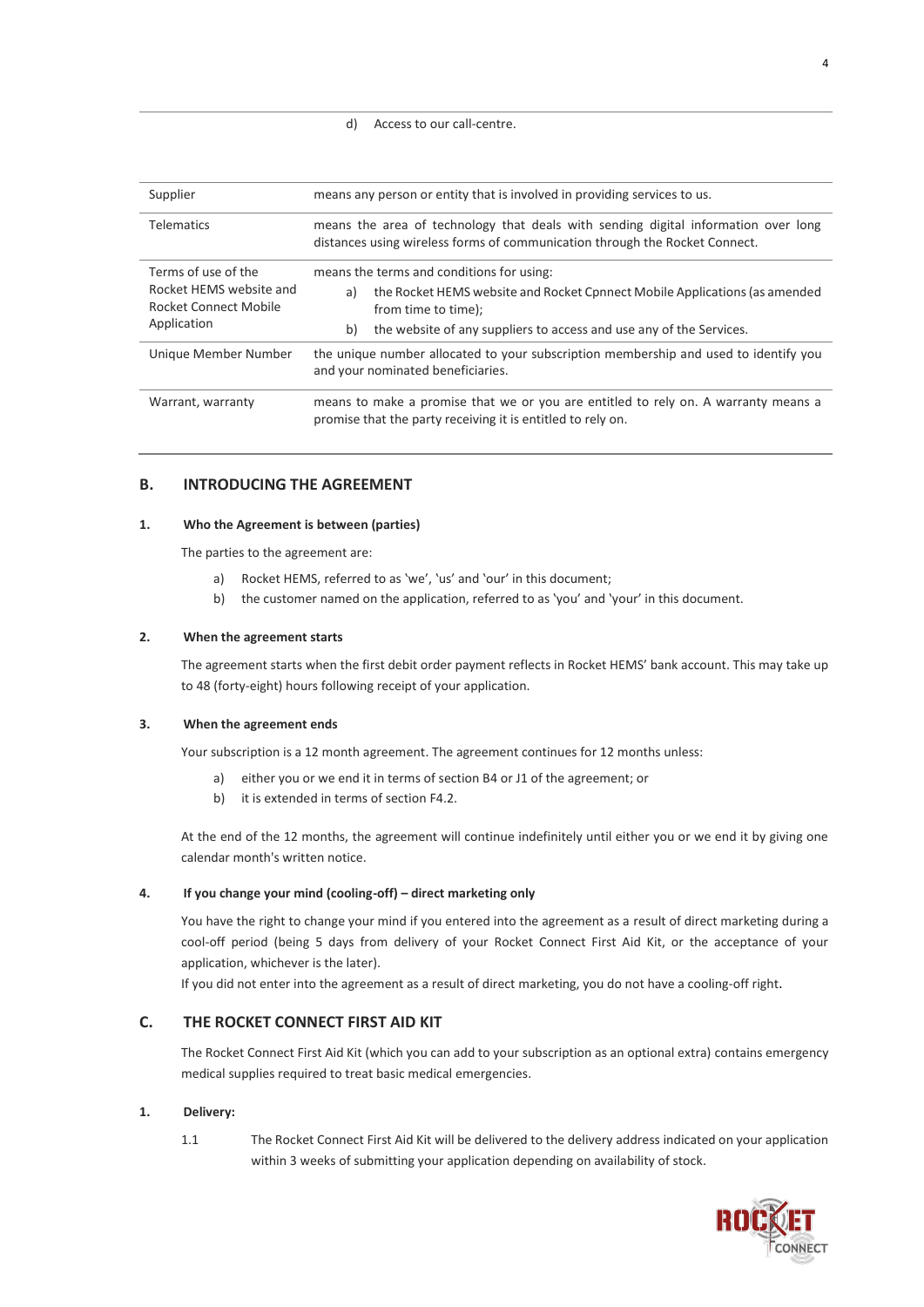## <span id="page-4-0"></span>**2. Warranty for defective Rocket Connect First Aid Kits**

- 2.1 Warranty period to fix or replace defective Rocket Connect First Aid Kits The Rocket Connect First Aid Kit has a limited warranty period of 12-months, starting from the date that we deliver the Rocket Connect First Aid Kit. (We refer to this as the warranty period.)
- 2.2 When the warranty applies The warranty covers repairs to the Rocket Connect First Aid Kit if it is defective because of defective parts, workmanship or design. We will fix or replace the Rocket Connect First Aid Kit at no cost to you.
- 2.3 When the warranty does not apply
	- a) The warranty does not apply in any of the following circumstances:
		- i. Anyone tampered with or changed the Rocket Connect First Aid Kit;
		- ii. Someone that we did not authorise repaired or tried to repair the Rocket Connect First Aid Kit;
		- iii. The problem was caused by damage from water;
		- iv. The problem was caused by abuse of the Rocket Connect First Aid Kit;
		- v. If the defect in the Rocket Connect First Aid Kit was not caused by us, or by the manufacturer, importer, distributor or retailer;
		- vi. If the defect happened or was reported to us after the warranty period ended;

If the warranty does not apply, you accept that you are legally responsible for the costs of having a Rocket Connect First Aid Kit repaired or replaced. We charge a standard call-out fee, and you will be charged the standard rates for repairs. You should contact us for a quote before asking us to repair or replace a Rocket Connect First Aid Kit.

## <span id="page-4-1"></span>**D. THE SERVICES**

#### <span id="page-4-2"></span>**1. The services we provide**

We provide the following services:

- a) The services provided by Rocket HEMS through your Rocket Connect membership as described in the Rocket Connect Product brochure; and/or
- b) Information and services as set out on the Rocket HEMS website [\(www.rockethems.co.za\)](http://www.rockethems.co.za/) and any Rocket HEMS mobile applications.

#### <span id="page-4-3"></span>**2. You must use the services for valid and legal reasons only**

You must use the services for valid and legal reasons only. An example of a reason that is not valid is utilising the Rocket Connect First Aid Kit in a manner that deprives a person, legally entitled, from beneficial usage of the Services.

You accept that neither we nor our suppliers or affiliates are legally responsible to you if you use the services for invalid or illegal reasons. This means you do not have the right to claim against any one or more of us for loss or damages that you or anyone else suffers as a result of using the services for invalid or illegal reasons.

If you use the services for invalid or illegal reasons, you will be committing a breach of this agreement.

We then have the right to take steps against you as set out in section [J4](#page-11-4) below, 'Ending the agreement for breach'.

#### <span id="page-4-4"></span>**3. When the services might be interrupted or delayed**

We will do our best to maintain the availability of the services to you. However, the services might be interrupted or delayed in any of the following circumstances:

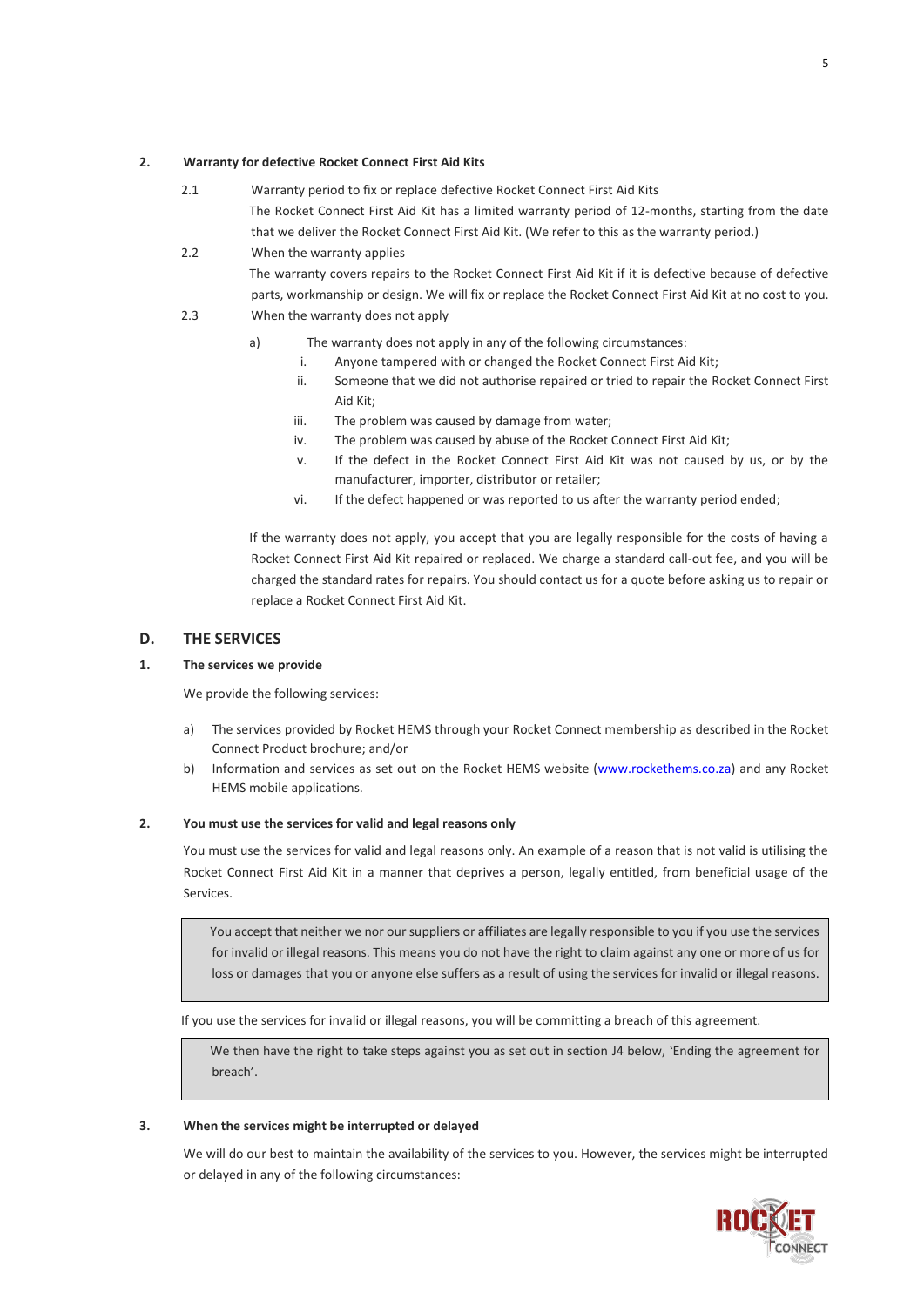- a) Weather or road conditions do not allow for the dispatching of a helicopter or a road ambulance;
- b) A technical failure outside our control. This includes the unavailability, interruption or suspension of any communications networks or other services that we use or rely on to provide the services;
- c) If the communications network or a service provider that we use does not make the network or services available to us, or if they stop operating;
- d) If a government or regulatory authority requires us to change or stop the services;
- e) If there are other circumstances beyond our control, for example power failure, fire or flood;
- f) If there are strikes or other industrial action prohibiting access to you at the relevant location.

This interruption or delay might apply to all or part of the services.

If we interrupt or delay the services in any of the above circumstances, we do not have any legal responsibility to you. You accept that:

- a) we will not be able to provide the services;
- b) you are not entitled to any refund of any fees;
- c) you must continue to pay the fees.

We will do our best to restore any interruption to the services and to shorten any delay.

If there is an interruption or delay to the services because of the circumstances referred to above,and we cannot restore availability within 30 days, we will notify you in writing. You then have the right to end the agreement (see sectio[n J\)](#page-11-2).

#### <span id="page-5-0"></span>**4. Responsibility to understand how your Rocket Connect First Aid Kit works**

It is your responsibility to understand what features are included in the service that you pay for, and any special terms and conditions applicable to such services, which are set out at the end of this document.

It is your responsibility to understand how to effectively utilise the Rocket Connect First Aid Kit and what services you pay for. You can get information on this on the Rocket HEMS website or by calling us on 0860 354 448.

# <span id="page-5-1"></span>**5. Annual limits on use of Services**

Your subscription is not subject to any limits in our coverage area and provides you and your direct family members access to:

- a) Unlimited access to road ambulance per family per annum, subject to internationally recognised call-out and dispatch criteria being met;
- b) Unlimited access to air ambulance per family per annum, subject to internationally recognised callout and dispatch criteria being met;
- c) Unlimited emergency calls to our Call Centre;
- d) Incidents outside of the RSA borders are not covered.

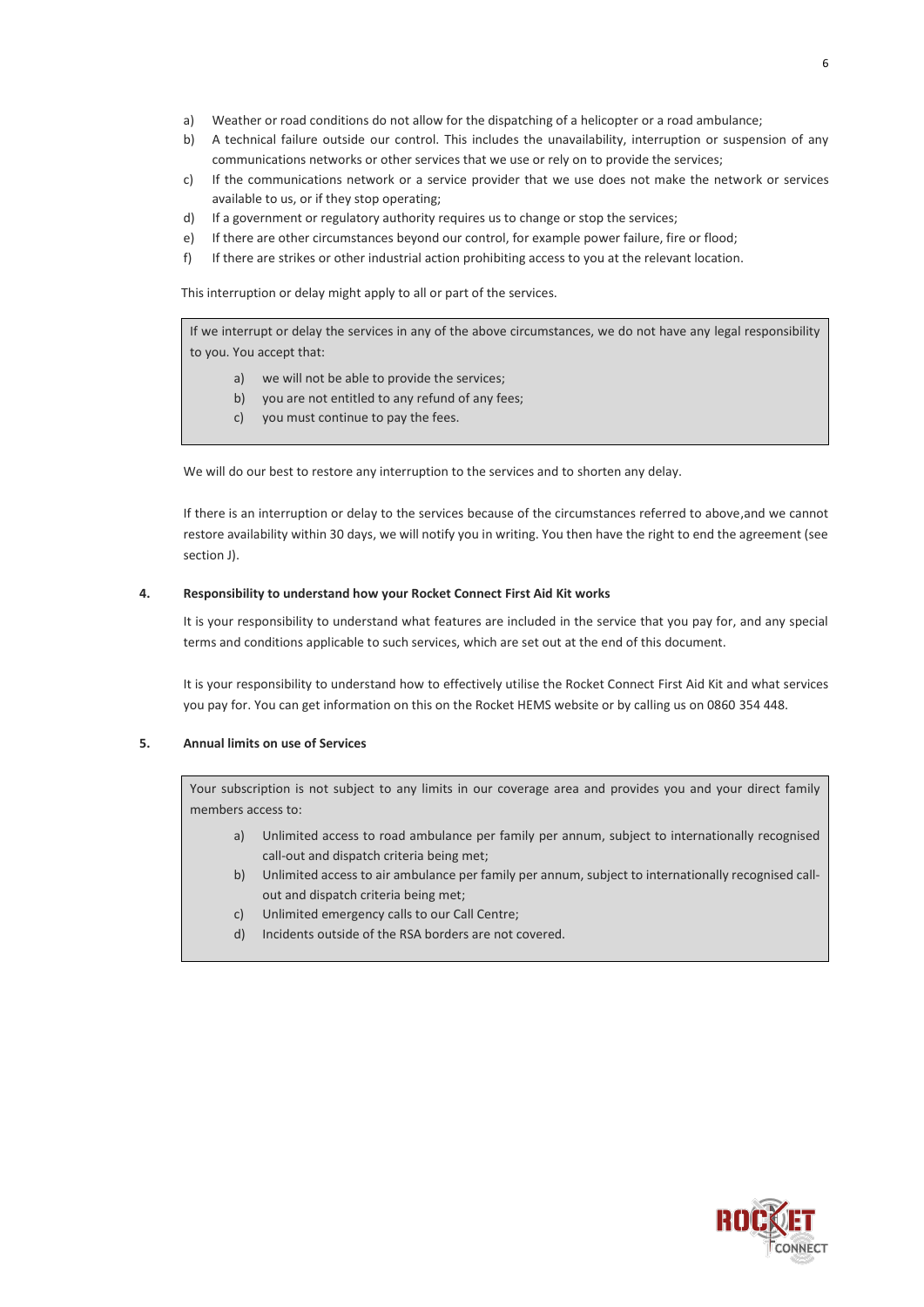## <span id="page-6-0"></span>**E. FEES AND SERVICES**

## <span id="page-6-1"></span>**1. Payment for the service**

1.1 Use this table in respect of your 12-month agreement:

|                        | How much you must pay                                                                                                                        | When you must pay                                                                                                                                                  |
|------------------------|----------------------------------------------------------------------------------------------------------------------------------------------|--------------------------------------------------------------------------------------------------------------------------------------------------------------------|
| First-Aid Kit          | Optional extra. Refer to<br>your<br>application for the amount.                                                                              | Your initial debit order will include this as a<br>once-off charge.                                                                                                |
| Monthly fee/s          | Refer to your application for the<br>amount. The first month's fee will be<br>pro-rated from the date your<br>application has been accepted. | <b>Monthly:</b> You pay in advance for the<br>service. We will debit your bank account<br>with the fee on the first day of the month<br>for which you have to pay. |
| Early cancellation fee | You pay a fair, fixed amount if you<br>cancel in the first year of the<br>agreement.                                                         | Last debit order date or date of last<br>payment to us after cancelling                                                                                            |

## **2. Charges for specific items**

| Name of charge                          | When it applies                                                                                                                                                                                                                                           |
|-----------------------------------------|-----------------------------------------------------------------------------------------------------------------------------------------------------------------------------------------------------------------------------------------------------------|
| No-show charge                          | If you do not show up or if you are not available at the agreed time and place for<br>any repair (if applicable) of the Rocket Connect First Aid Kit or accessories or<br>peripherals                                                                     |
| Call-out/Service request<br>(SR) charge | If a Rocket Connect First Aid Kit is damaged or defective where the fault or damage<br>occurs after the warranty period or was not caused by Rocket HEMS or by the<br>manufacturer, importer, distributor or retailer of the Rocket Connect First Aid Kit |

These charges are calculated at our standard rate at the time. We have the right to increase these charges when we choose to. To find out what the rates are at any time, you can call our contact centre on 0860 354 448.

You give us permission to collect these charges from your bank account. See section E for how to pay.

## <span id="page-6-2"></span>**3. Increases to fees**

We increase the fees and charges on 1 January every year. The annual increase will not be higher than 10% unless the most recent Consumer Price Index in the last completed calendar year is higher than 10%. In that case, the increase will be the most recent Consumer Price Index.

The Consumer Price Index is the index published by Statistics South Africa of the yearly change in prices consumers pay for retail goods and other items. The index is used to measure the rate of inflation in South Africa.

We will notify you in writing 30 days before any increases become effective.

#### <span id="page-6-3"></span>**4. Discounts on fees are for a limited time only**

If you are paying discounted monthly fees because of the relationship between us and your insurance company or other third party, or because of a special offer, the annual increase to our fees is not limited to 10% or the Consumer Price Index. (See section E3 above.)

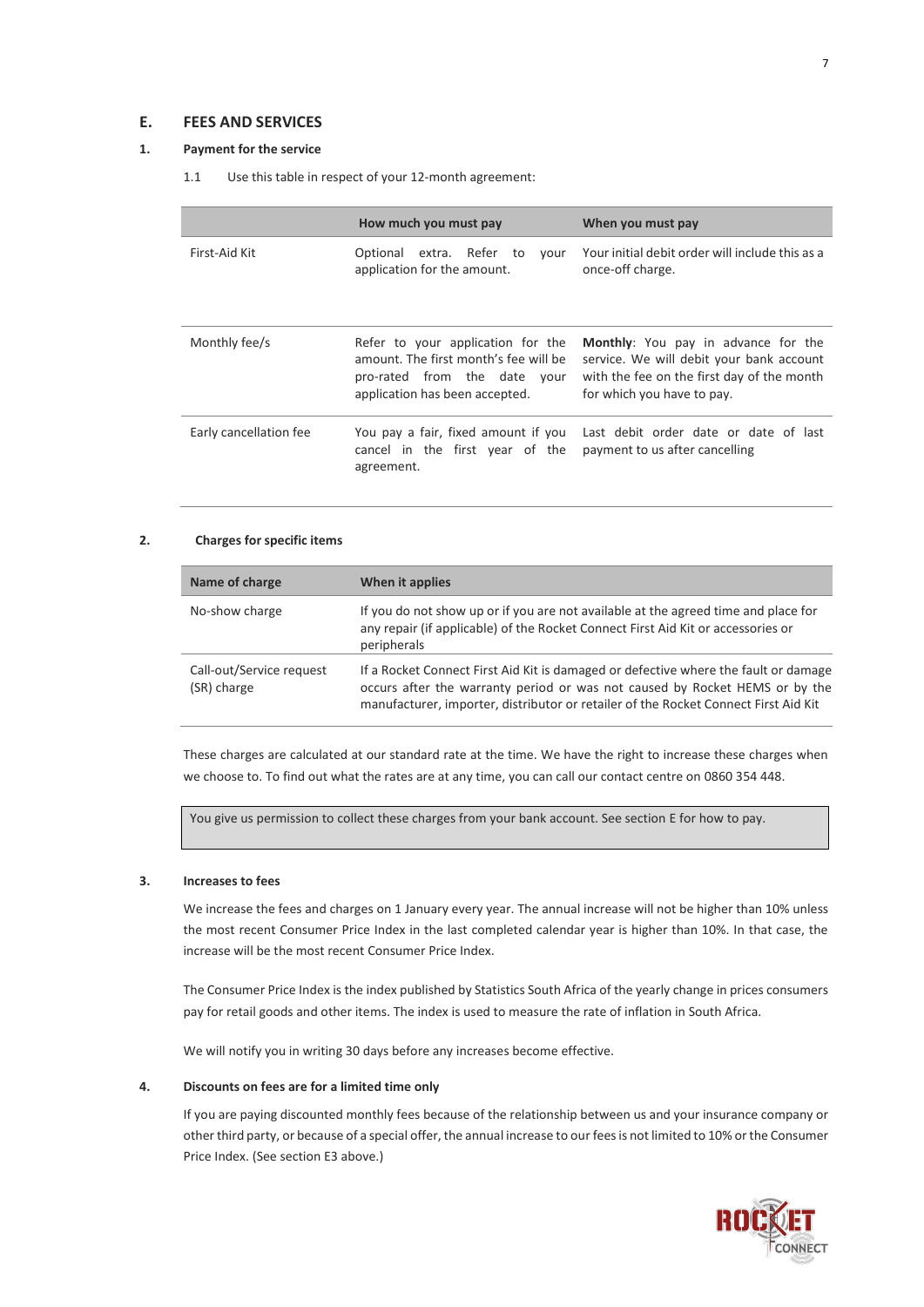## <span id="page-7-0"></span>**5. Medical Aid Reimbursing**

If you or any of the nominated beneficiaries are members of a Medical Aid, Rocket HEMS retains the right to submit a claim to your Medical Aid in respect of emergency services provided to you.

Rocket HEMS is allowed to recover costs incurred in the provision of medical emergency services from your Medical Aid.

## <span id="page-7-1"></span>**F. INVOICES AND HOW TO PAY**

### <span id="page-7-2"></span>**1. Receiving invoices**

You can choose to receive your monthly invoices by email.

## **You must pay by debit order**

You must pay by debit order from your bank account each month. You give us permission to collect all amounts that you owe to us from your bank account on the date given in your application. However:

- a) if the debit order is returned unpaid, we have the right to try to collect the money until we are paid by using a method we choose;
- b) if no date is given in your application, we will collect the money from your bank account on any day of the month that we choose.

#### <span id="page-7-3"></span>**2. You must make sure we have updated bank details**

You must give us the correct details of the bank account from which we must deduct the payment. You must also tell us if your banking details change.

## <span id="page-7-4"></span>**3. You agree that we can ask other parties for your bank details**

You agree that we have the right to request and obtain your bank details from any other party that has the right to have them.

The use of your bank details will be according to the Rocket HEMS privacy policy.

#### <span id="page-7-5"></span>**4. If we do not receive your payment in time**

## **4.1 We have the right to suspend the services**

It is your legal responsibility to ensure that there is enough money in your bank account to pay us.

We have the right to suspend the services if you do not pay your fees. We will start providing the services again as soon as reasonably possible after we receive confirmation from our bank that you have paid the amount due to us at that date. It will take up to seven business days to restore the services.

You accept that if the services are suspended because you have not paid the fees:

- a) we will not provide the services; and
- b) we are not legally responsible for any loss or damages you suffer from the services being suspended.

#### <span id="page-7-6"></span>**4.2 You must pay additional amounts**

If we do not receive payment on time, you agree to pay the following amounts on demand:

- a) Legal costs on an attorney-and-own-client scale, related to the demand and recovery of the outstanding or overdue amounts;
- b) Other collection charges and commissions that we incur in recovering any outstanding or overdue amounts. These include bank charges if a debit order is returned unpaid or only partly paid; and

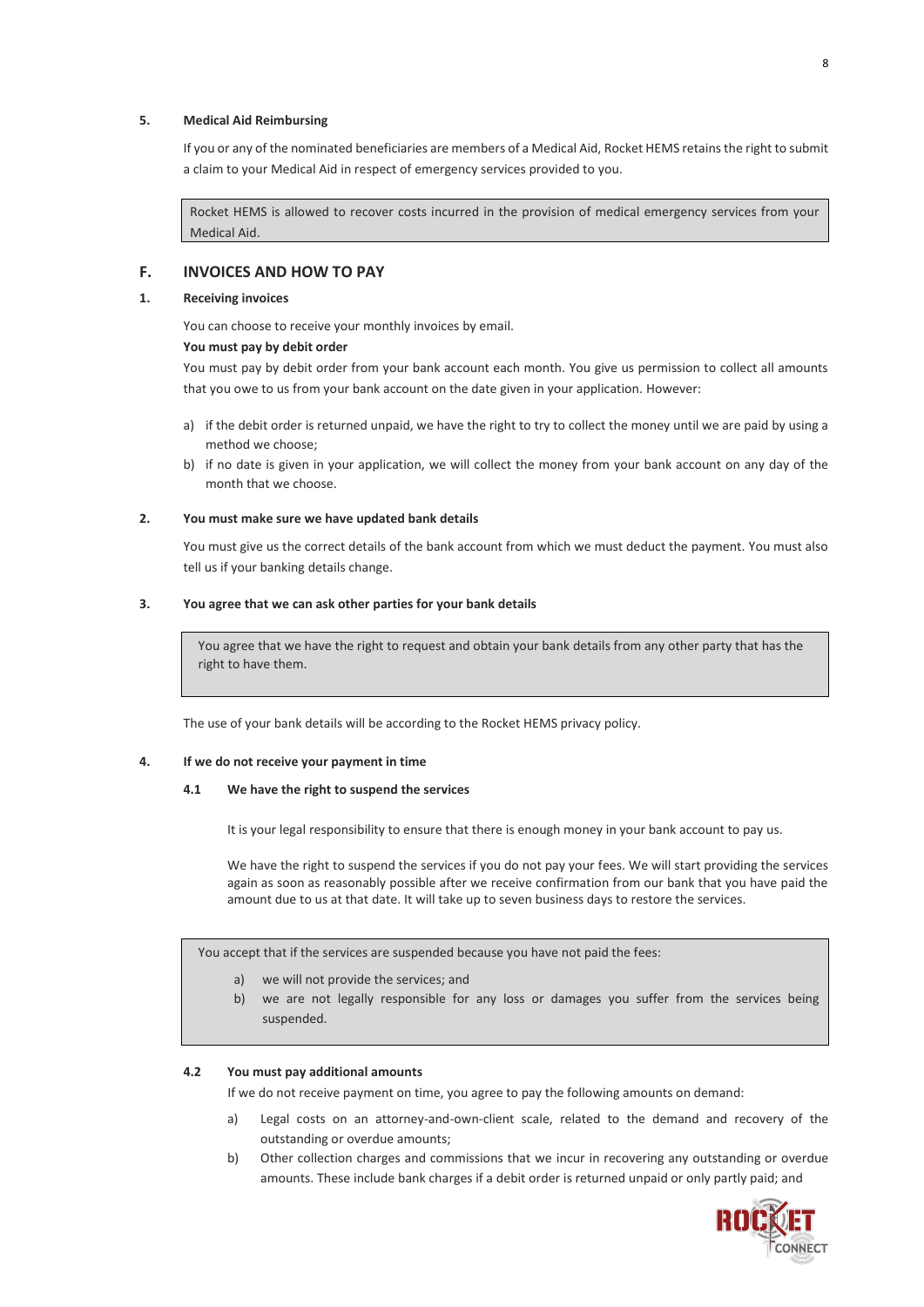c) Any costs associated with re-instating your account if the services were suspended.

You accept that you are legally responsible to pay us these additional amounts and we have claims against you if:

- a) you do not pay us on time or at all;
- b) you do not have enough money in your bank account to pay us;
- c) you give us the wrong bank details;
- d) you do not tell us about changes to your bank details on time or at all;
- e) you do not tell us that your bank has stopped payment; or
- f) you stop the payment.

We may also be able to end the agreement and claim additional amounts from you if any of these things happen.

If you have a 12-month agreement or a 24-month agreement and you do not pay your monthly subscription in any one or more months, then we have the right to extend the agreement period by one month for each month that you do not pay.

#### <span id="page-8-0"></span>**5. It is your responsibility to ensure that the amount we deduct from your bank account is correct**

We will do our best to ensure that the amount that we deduct from your bank account is according to the agreement. However, you also have a legal responsibility to check your invoices and bank statements. If you believe that you have been charged an incorrect fee, you must tell us immediately but no later than 12 months from the transaction date. We will refund the amount only if you show us proof that the amount charged to you was not according to the agreement or any other payment arrangement that you hold with us.

If you can prove that the fee was wrongly charged, we will refund it. You accept that it is your legal responsibility to check your invoices and bank account regularly. For this reason, you accept that the most we will refund you is for a maximum of the last 12 months of incorrect charges.

## <span id="page-8-1"></span>**G. ABOUT PERSONAL AND OTHER INFORMATION**

This section contains terms and conditions relating to the following information:

- a) Personal information, usage data, anonymised data and any other information we get from you and the Rocket Connect Mobile Application;
- b) Credit information;
- c) Intellectual property;
- d) Rocket HEMS and Rocket Connect materials

Any words in this section that are not defined in the definition section of this document are defined on the Rocket HEMS website.

#### <span id="page-8-2"></span>**1. Personal information, usage data and anonymised data**

The Rocket HEMS privacy policy is published on the Rocket HEMS website. It governs the way we and our suppliers use and share your personal information, usage data, anonymised data and any other data we get from the Rocket Connect Mobile Application, in accordance with the provisions of the Protection of Personal Information Act (explanations of these terms can be found in the Rocket HEMS privacy policy).

The Rocket HEMS privacy policy forms a part of the agreement.

You warrant that the information that you give to us is true. You accept that we have the right to treat the statements you make as true. This means that you cannot later claim that the statements you made are not true.

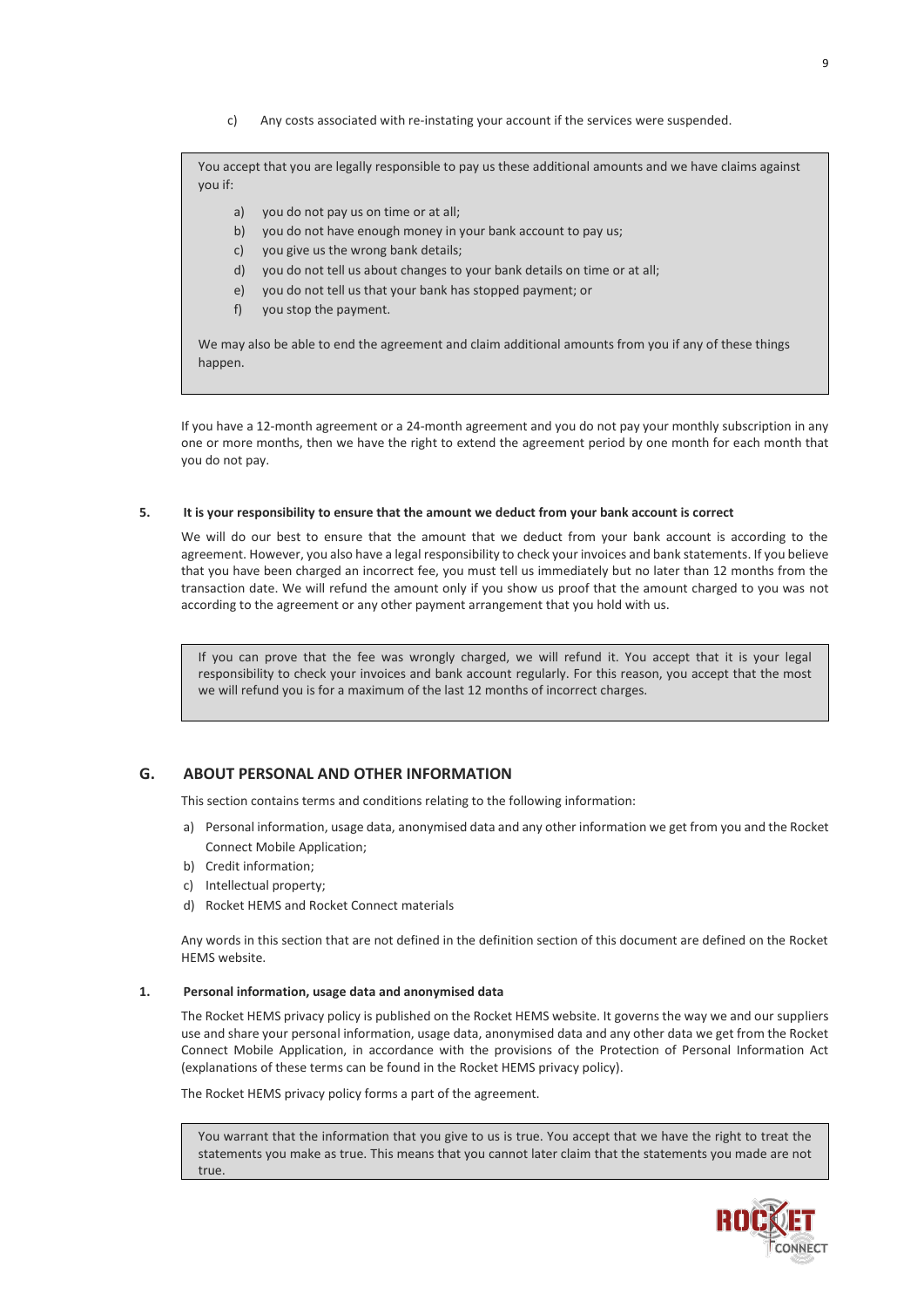#### **1.1 You warrant that you accept the Rocket HEMS privacy policy**

You warrant that you have read, understood and agree to the Rocket HEMS privacy policy.

You accept that by agreeing to the Rocket HEMS privacy policy you are giving up some of your rights to privacy and giving us the right to use your personal information according to the Rocket HEMS privacy policy. You accept that you do not have the right to take legal action against us for any loss or damages you suffer from us processing your personal information according to the Rocket HEMS privacy policy.

## **1.2 You warrant that you can give us personal information**

You warrant that:

- a) you are properly authorised and allowed to give us personal information;
- b) you will tell us in writing or by phone on 0860 354 448 when there is any change or update to any of your personal information or, if you are representing someone else in the agreement, the personal information of the person who you represent.

By giving this warranty, you accept that we may have claims against you for loss or damages that we suffer if you do not have authority to give us personal information and a third party brings a legal claim against us because we used the personal information you gave us.

#### **1.3 You warrant that information you give is true and correct**

You warrant that all information, including personal information that you or somebody representing you gives to us is true and correct.

## **1.4 You warrant that you have consent for us to process information**

If you enter the agreement on behalf of another person or juristic (legal) entity you warrant that you have received the relevant consent for us to process personal information, usage data, anonymised data and any other data we get from the Rocket Connect Mobile Application installed on your mobile phone (or other device) according to the Rocket HEMS privacy policy.

Examples of a juristic entity include a company, a trust and a partnership.

#### **1.5 You warrant that you have informed those with the right to know**

- You warrant that you have informed all people or entities who have the right to be informed about:
- a) your ownership of the Rocket Connect First Aid Kit and Rocket Connect Mobile Application;
- b) your agreement with us for the services;
- c) your confirmation that we may process your personal information, usage data and anonymised data according to the agreement.

You accept that if any of the statements above are not true, we have claims against you for loss or damages we might suffer because we relied on your warranties. Our claims could include amounts and damages that we must pay to other people or any regulatory authority because these statements are, in fact, not true.

### <span id="page-9-0"></span>**2. Credit information**

You agree that as far as the law allows:

- a) we have the right to carry out a credit enquiry with any registered credit bureau;
- b) we have the right to share your details with any registered credit bureau. This includes your personal information and payment history;
- c) the credit bureau as well as the credit provider that obtains your information from the credit bureau has the

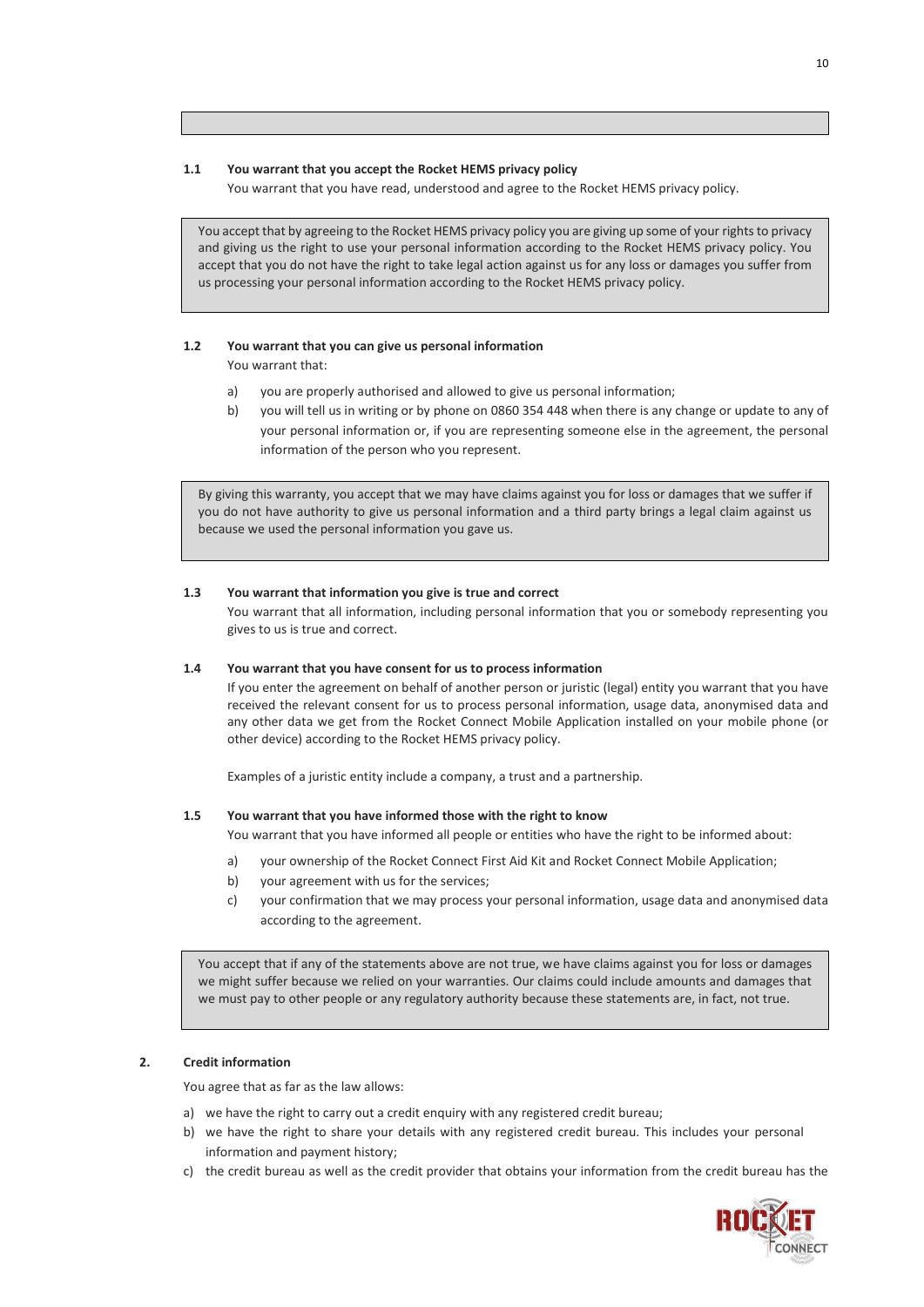right to share your details for any purpose allowed by the National Credit Act, no. 34 of 2005.

#### <span id="page-10-0"></span>**3. Intellectual property rights**

#### **3.1 Meaning and scope of intellectual property in the agreement**

The intellectual property mentioned in the agreement includes all content and information related to the Rocket Connect First Aid Kit, the services, the Rocket HEMS website, the Rocket Connect Mobile Application or given by us in any form whatsoever (for example, correspondence). Intellectual property mentioned in the agreement also includes the following:

- a) All products and goods, including any materials that might be placed in the Rocket Connect First Aid Kit or be used together with the Rocket Connect First Aid Kit;
- b) Data, information, databases, compilations of data, usage data (as defined in the Rocket HEMS privacy policy);
- c) Computer programs and software, software documentation, firmware, interfaces (including API interfaces), hardware, servers, computers, platforms, computer code, tools;
- d) Designs, circuit designs, algorithms, specifications;
- e) Trade names, logos, trademarks;
- f) Icons, links, graphics, photographic images;
- g) Sound clips, music, sound and television broadcasts;
- h) Text, literature, reports, plans, notes, files, diagrams, manuals, templates, schematics, correspondence, records, published editions;
- i) Derivative works, authored works;
- j) Modules, components;
- k) Methodologies, policies, procedures, techniques, models, configurations, protocols, routines; and
- I) Improvements to any of the above items.

## **3.2 We own or have the right to use the intellectual property**

We own or have the right to use the intellectual property. This includes intellectual property that we have licensed from a third party, that we license, or that we give right of use for to our suppliers so that they are able to provide the services.

We remain the owner or licensee of the intellectual property. This includes the Rocket Connect First Aid Kit and the Rocket Connect Mobile Application, where applicable.

#### **3.3 You do not have or acquire any intellectual property rights**

You do not have or acquire any intellectual property rights during the agreement or after it ends except for those intellectual property rights we expressly give to you in the agreement. You do not have the right to use the intellectual property in a way we do not expressly allow in the agreement.

#### **3.4 We have the right to improve the intellectual property**

We have the right to change the intellectual property without giving you notice.

# <span id="page-10-1"></span>**H. EMBEDDED VALUE-ADDED SERVICES**

From time to time, we may provide value-added services. We have the right to change, remove or add these valueadded services, whenever we choose to, after notifying you.

We do not have a legal responsibility to provide any value-added services. Adding, removing or replacing valueadded services does not constitute a change to the agreement according to section [I.](#page-11-0)

You do not have the right to end the agreement because we add, remove or change a value-added service during your agreement with us. We are not legally responsible to you for any loss or damages you suffer because of these changes.

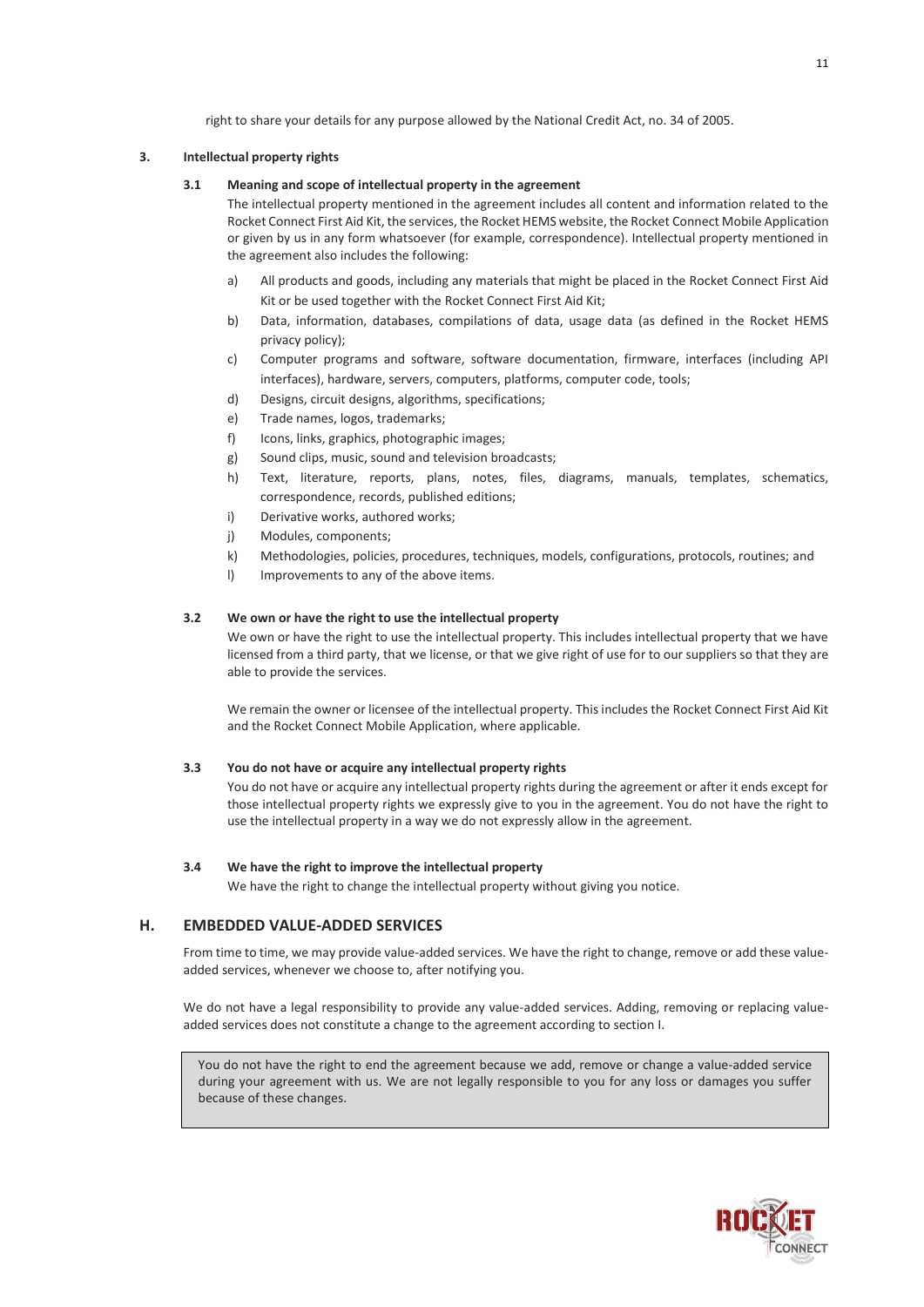The value-added services may be provided by third-party suppliers that we contract with. We have the right to change these suppliers whenever we choose to. Changing a supplier does not constitute a change to the agreement according to section [I.](#page-11-0)

You do not have the right to end the agreement because we change a supplier. We are not legally responsible to you for any loss or damages you suffer because we change a supplier.

There might be conditions and limits that apply to the value-added services, for example, costs that apply. These are set out on the Rocket HEMS website.

## <span id="page-11-0"></span>**I. CHANGES TO THE AGREEMENT**

## <span id="page-11-1"></span>**1. We have the right to make changes to the agreement**

We have the right to make changes to the agreement from time to time. We will tell you about the changes at least 40 calendar days before the changes come into effect if such changes impact on your rights. We have the right to inform you of changes in a shorter period in any of the following circumstances:

- a) If the change is required by law;
- b) If it is reasonable to give less than 40 calendar days' notice, having regard to the nature or content of the change.

## <span id="page-11-2"></span>**J. ENDING THE AGREEMENT**

## <span id="page-11-3"></span>**1. If you have a 12-month agreement**

The agreement does not automatically end on the last day of the 12 months from the start date. If you want to end the agreement before the end of its 12-month term, you can do so by giving us one calendar month notice to end. You will be legally responsible to pay early cancellation costs. If you do not cancel the agreement at the end of the 12 months, the agreement will continue until you give us a calendar month notice. A calendar month is from the first day of a month to the last day of a month. This means we must receive your notice on or before the first day of the month to end the agreement at the end of that month.

## <span id="page-11-5"></span><span id="page-11-4"></span>**2. If you breach the agreement**

## **2.1 When we can end the agreement immediately**

We have the right to end the agreement immediately if you use the services in any way or for any purpose that is invalid or illegal.

If we are entitled to end the agreement immediately, we do not need to give you time to comply and correct your breach.

## **2.2 When we will give you time to correct your breach**

If you breach any term of the agreement or break any of your warranties for reasons other than those given above, you must correct your breach within 14 business days after we have notified you of the breach.

If we end the agreement immediately or you do not correct your breach within 14 calendar days, you accept that we have the right to do any one or more of the following:

- a) Suspend the services;
- b) End the agreement;
- c) Claim from you any amounts you still owe to us including the fees that you would have had to pay if the agreement had continued until the end of the 12-month or 24-month term. You must pay these amounts immediately that we demand them.

#### **2.3 Other rights if you breach the agreement**

These rights do not affect any other rights we might have in the agreement or in law.

If the breach by you is not a material breach, we will only exercise our rights in sections J2.1and J2.2 where it is reasonable for us to do so.

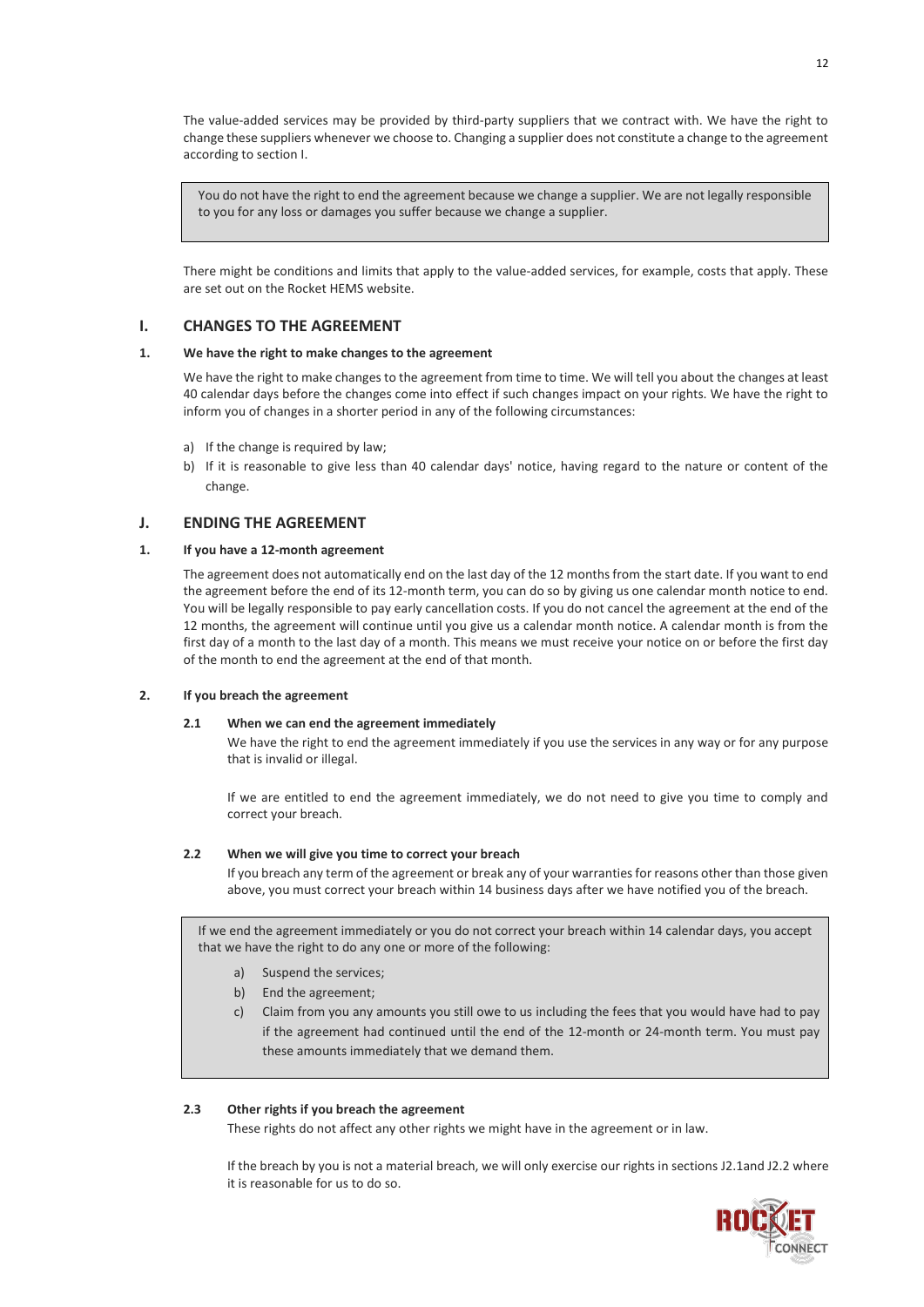# **2.4 Your legal responsibility if you breach the agreement**

## **If you breach the agreement, you agree:**

- a) to pay us and our affiliates and suppliers the value of all loss or damages that we or our affiliates
- b) or suppliers suffer as a result of you breaching the agreement;
- c) to pay us and our affiliates and suppliers the value of all loss or damages we suffer from claims that are brought against us or our affiliates or suppliers as a result of you breaching the agreement;
- d) to pay all legal costs reasonably incurred by us on the scale as between attorney-and-own-client if we have to take legal steps against you;
- e) to pay collection costs reasonably incurred by us while trying to collect any amounts that you owe to us.

#### **If we breach the agreement**

If we breach any term of the agreement, you must give us 14 business days to correct the breach. If we do not correct the breach within that time, you have the right to cancel the agreement. You must give us 20 business days' notice after the 14-day period ends.

If we breach the agreement, we will pay the following when you ask us to:

- a) Legal costs on an attorney-and-client scale related to our breach;
- b) Other collection charges and commissions incurred by you related to our breach.

# <span id="page-12-0"></span>**K. SENDING NOTICES UNDER THE AGREEMENT**

## <span id="page-12-1"></span>**1. Address where we agree to accept notices, including legal notices**

Any notices you send to us under the agreement, including legal notices (for example, a letter of demand), must be delivered to us at any one of the following addresses:

**By hand:** Brisk Solutions (Pty) Ltd (t/a Rocket HEMS) Hangar 6, Rand Airport Germiston 1419

**For attention** Customer Service Operations Manager

**By email** [applications@rockethems.co.za](mailto:applications@rockethems.co.za)

(These addresses are known in law as *domicilium citandi et executandi*.)

For any questions, concerns or complaints, you can contact us at the Contact Centre on 0860 354 448.

To update or change your bank details or any of the information that you gave us in your application, you can contact us by:

- a) phoning the contact centre on 0860 354 448;
- b) emailing us at[: applications@rockethems.co.za;](mailto:applications@rockethems.co.za;)
- c) logging onto your account on the Rocket HEMS website and updating the information in the way we request on the Rocket HEMS website.

Please note that only you personally (or your bank on your behalf) have the right to update or change your bank details or any of the information that you gave us in your application.

#### <span id="page-12-2"></span>**2. Address where you agree to accept notices, including legal notices**

Any notices we send to you under the agreement, including legal notices (for example, a letter of demand), will be delivered to you at the address you gave on the application or any later address you have given us proper notice about. If you chose email as your preferred method of communication on the application, you agree that we may

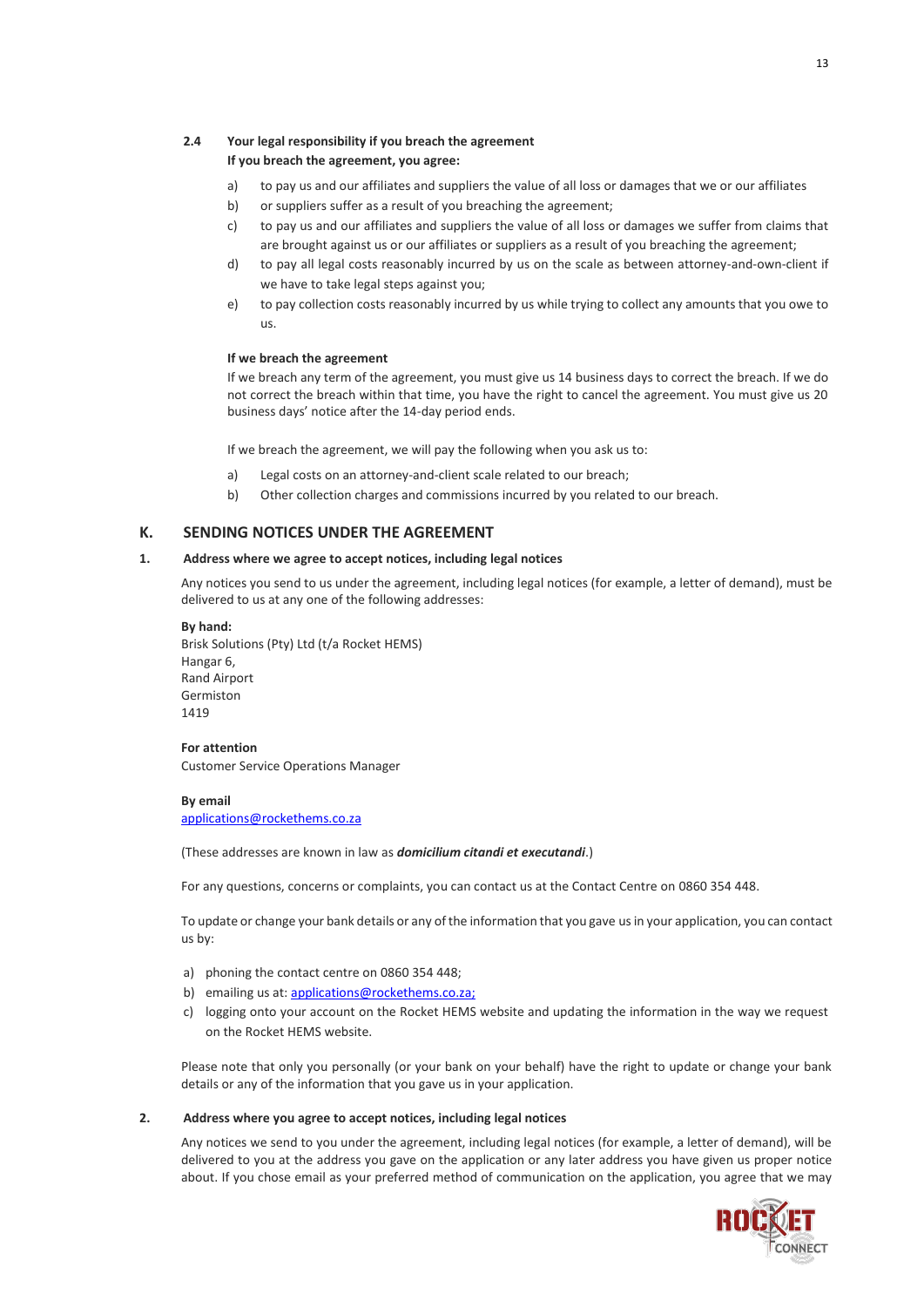deliver notices, including legal notices, to your email address. (This address is known in law as *domicilium citandi et executandi.*)

You must tell us about any change of address through the contact centre on 0860 354 448. If you change address but you do not tell us through the contact centre, you agree that you will accept notices, including legal notices, at the address you gave to us in your application.

#### <span id="page-13-0"></span>**3. Time periods for notices, including legal notices**

For both parties, any notice delivered under the agreement is treated as being received:

- a) on the date of delivery, if delivered by hand to the physical address;
- b) on the first business day after sending an email;
- c) at 9am on the first business day after sending an SMS to your cell phone number.

When we treat a notice as if you have received it by a certain date and time, it means we do not have to prove that you did receive it then. If you claim that you did not receive the notice by that date and time, then you will have to prove it.

## <span id="page-13-1"></span>**4. Notices by SMS, WhatsApp or email**

We have the right to send you notices about the following issues by SMS, WhatsApp or email:

- a) Confirmation of your entering into this agreement;
- b) Increases to fees;
	- ;
- c) Not receiving your payments in time or at all;
- d) Notices that we intend to suspend the services to you.

# <span id="page-13-2"></span>**L. OUR LEGAL RESPONSIBILITY TO YOU IS LIMITED**

As far as the law and the agreement allow, we are not legally responsible for:

- a) any loss or damages that you might suffer where there is any delay, suspension or interruption in the services because of any of the events or circumstances referred to in section D3;
- b) any loss or damages that you might suffer because of our, our suppliers' or our affiliates' negligence. This excludes gross negligence or willful misconduct. Gross negligence is a serious lack of care in performing a legal duty owed to you under the agreement. Willful misconduct is deliberately doing something that should not be done or deliberately not doing something that should be done, knowing that someone might suffer loss or damages as a result. We will accept liability for gross negligence and willful misconduct;
- c) any delay, breakdown, failure or loss that you might suffer because of a defect or deficiency in the intellectual property;
- d) any failure, delay or interruption in your use of the Rocket HEMS service or the Rocket HEMS website, including:
	- i. system and server crashes;
	- ii. system errors;
	- iii. computer malfunctions;
	- iv. Rocket Connect First Aid Kit faults or Rocket Connect Mobile Application or other software faults;
	- v. security breaches;
	- vi. theft;
	- vii. incompatibility issues;
	- viii. power failure or power surge;
	- ix. fire, flood, pandemic, epidemic or any other event referred to as an "Act of God";
	- x. war, civil disturbances;
	- xi. international restrictions, embargoes;
	- xii. any lost, corrupted or undelivered data or information, regardless of the cause;
	- xiii. any loss of profits, business or revenue that you suffer;
	- xiv. any indirect loss or indirect damages that you suffer.

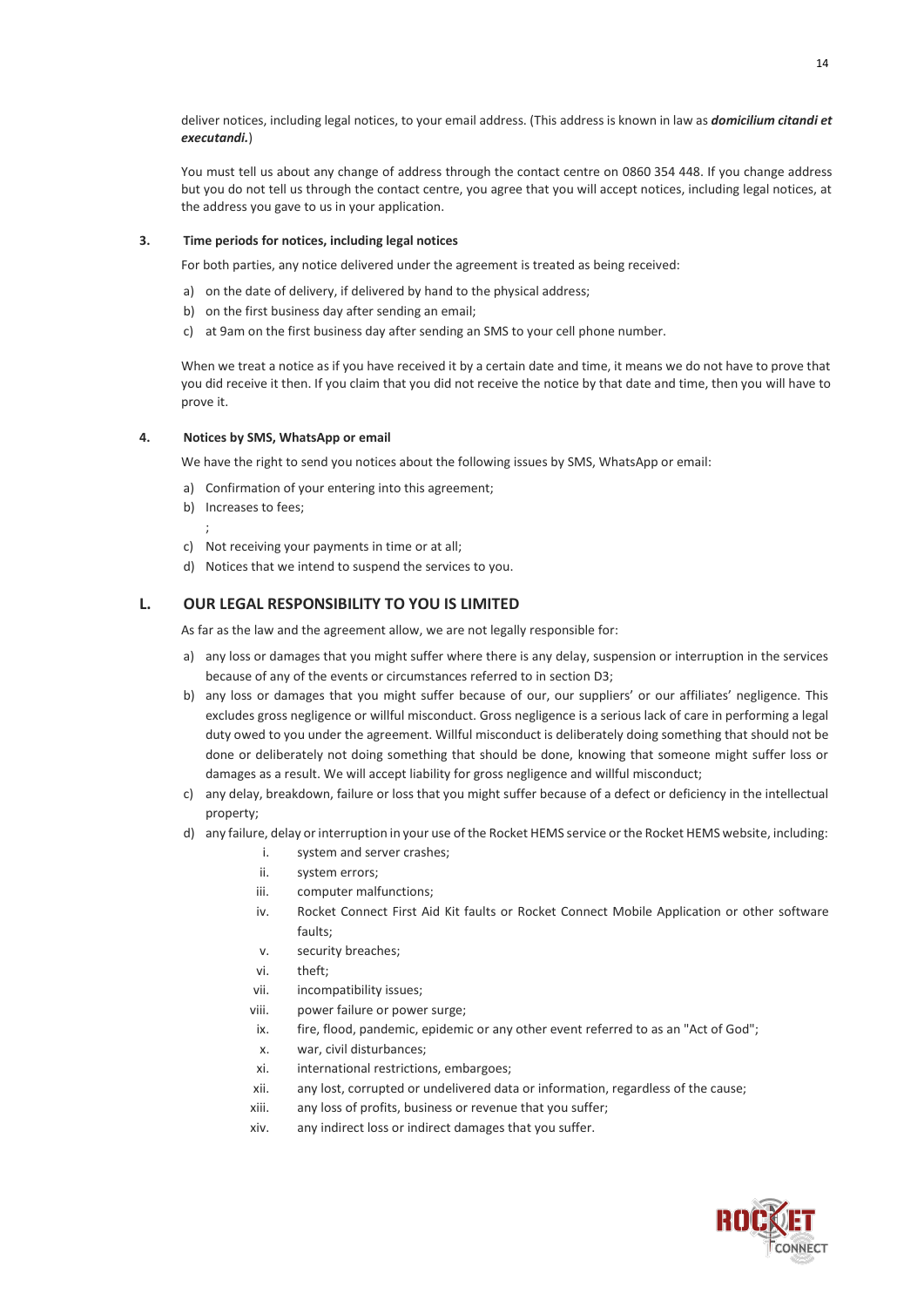You accept that there are certain types of loss or damages that you may suffer that you cannot claim from us at all. This includes the loss and damages listed in this clause above, and loss or damages that result from any of the events listed in this clause above.

You use the services and the Rocket Connect First Aid Kit knowing and accepting these risks.

## <span id="page-14-0"></span>**M. INDEMNITY**

As far as the law allows, you agree to reimburse us, our affiliates and our suppliers against any loss we or they may suffer from a claim brought against any one or more of us, where the claim results from:

- a) your breach of your legal responsibilities under the agreement;
- b) your use of the intellectual property other than allowed under the agreement;
- c) any deliberate or unlawful act that you commit or failure to act.

The legal responsibilities set out in this section N will survive the end of the agreement.

You accept that this clause requires you to take on risk and legal responsibility for claims, loss and damages that we, our affiliates and our suppliers might suffer. We are not legally responsible to you or anyone else for any claims made against us, our affiliates or our suppliers as a result of the above.

You accept that this clause may also lead to us, our affiliates or our suppliers having claims against you and to you being legally responsible to us for additional amounts, including for any costs or damages we, our affiliates or suppliers are required to pay.

## <span id="page-14-1"></span>**N. THE RIGHT TO SUB-CONTRACT SERVICES AND ADMINISTRATION**

We have the right to sub-contract to our affiliates or suppliers:

- a) some or all of the services;
- b) any of the operational, technical and administrative activities we perform to carry out the
- c) agreement.

Any agreement to sub-contract does not release us from our legal responsibility to you under the agreement.

## <span id="page-14-2"></span>**O. TRANSFER OF RIGHTS AND LEGAL RESPONSIBILITIES**

We have the right to at any time transfer all or some of our rights in terms of the agreement to any third party without your permission. This transfer of rights is known as a cession. We do not have to inform you if we cede the rights to any of our affiliates or to any sub-contractors we appoint.

As far as the law allows, we have the right to transfer all or some of our legal responsibilities under the agreement to any third party without your permission. This transfer of legal responsibilities is known as a delegation. We do not have to inform you if we delegate the legal responsibilities to any of our affiliates or to any sub-contractors we appoint.

# <span id="page-14-3"></span>**P. NEITHER YOU NOR WE GIVE UP RIGHTS**

If you do not enforce or exercise your rights in the agreement, this does not mean that you have given up these rights. You may still enforce your rights in the agreement.

If we do not enforce or exercise our rights you have against us in terms of the agreement, this does not mean that we have given up these rights. We may still enforce our rights in the agreement.

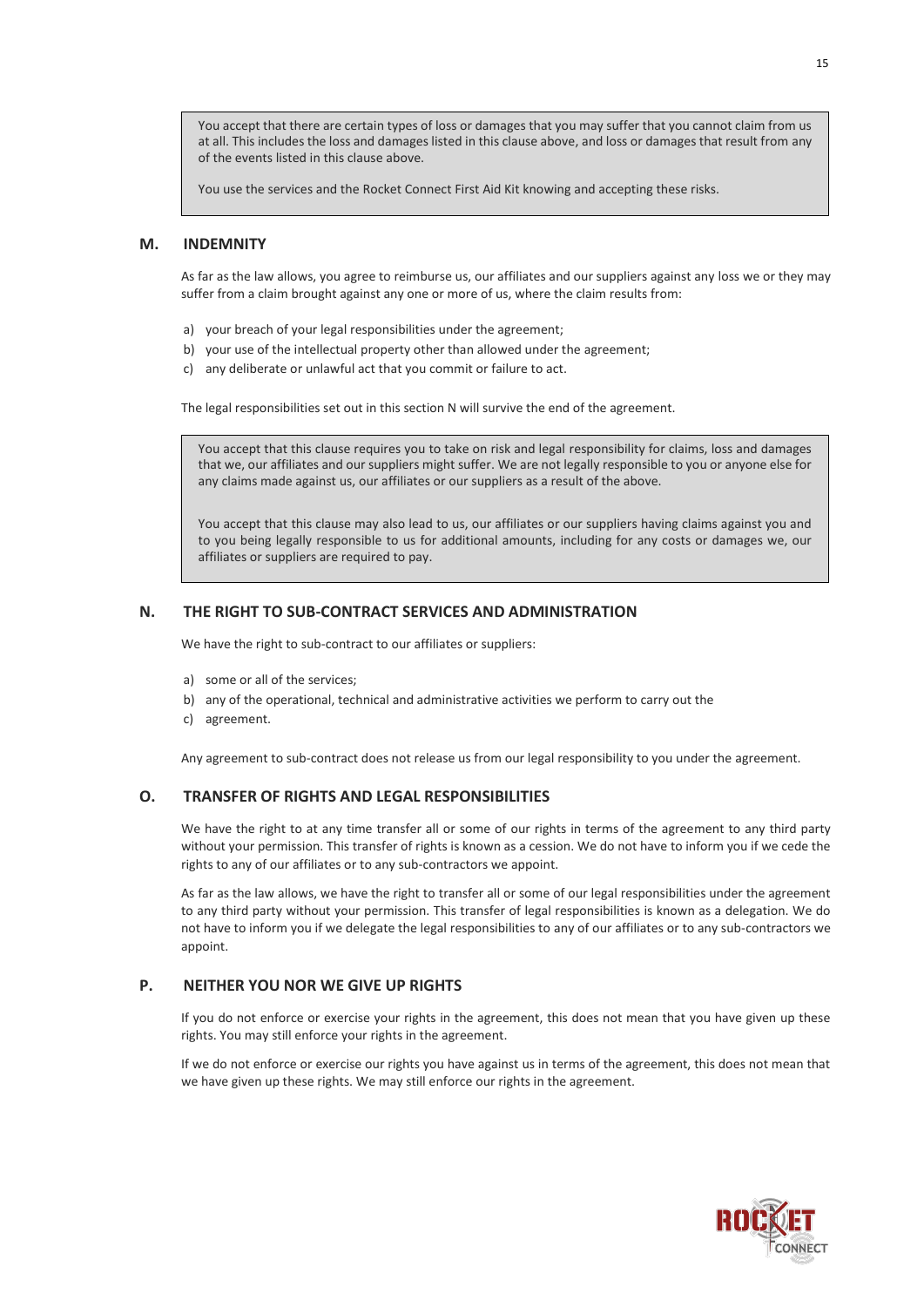## <span id="page-15-0"></span>**Q. EACH PROVISION IS SEPARATE**

Each provision in the agreement is separate. Parts of a provision are also separate. If any provision or part of a provision is or becomes illegal, invalid or unenforceable for any reason, it must be treated as if it had not been included in the agreement. This does not make the rest of the provisions illegal, invalid or unenforceable.

#### <span id="page-15-1"></span>**R. SOUTH AFRICAN LAW APPLIES**

These terms and conditions are governed by and must be interpreted under the laws of the Republic of South Africa. This applies even if one or both of the following apply:

- a) You do not live in the Republic of South Africa;
- b) You agreed to these terms and conditions outside the Republic of South Africa.

## <span id="page-15-2"></span>**S. GUIDELINES TO INTERPRETING THE AGREEMENT**

#### **a) Headings**

Headings are aids to reading and understanding. They are not terms or conditions themselves. Headings do not limit or extend the meaning or application of the terms or conditions.

#### **b) Singular and plural**

Words in the singular include the plural. Words in the plural include the singular.

#### **c) Forms of words**

Words used in one form have their corresponding meaning when used in another form. For example, to claim, claiming, claimed.

#### **d) The word including**

The word 'including' must be interpreted as introducing an example list and not limiting the list or excluding additions to it.

#### **e) General words are not limited**

Where there is a list of specific things that belong together to describe a general word or phrase, the general word or phrase can have other meanings and can include other things. The general word or phrase must not be interpreted to only apply to those specific things or things similar to those specific things.

#### **f) Calculating days**

Where a number of days is given, the days must be counted to exclude the first day and include the last day.

#### **g) Reference to laws**

When there is reference to a law or to a section of a law, we mean that law or section of that law as amended, repealed or replaced.

#### **h) Text box**

Text in boxes is intended to bring your attention to parts of the agreement that have important legal consequences for you. They explain the fact, nature and effect of terms and conditions that limit or exclude our legal responsibility to you, and terms and conditions where you take on legal responsibility or risk. The text in boxes does not limit the meaning or application of the agreement.